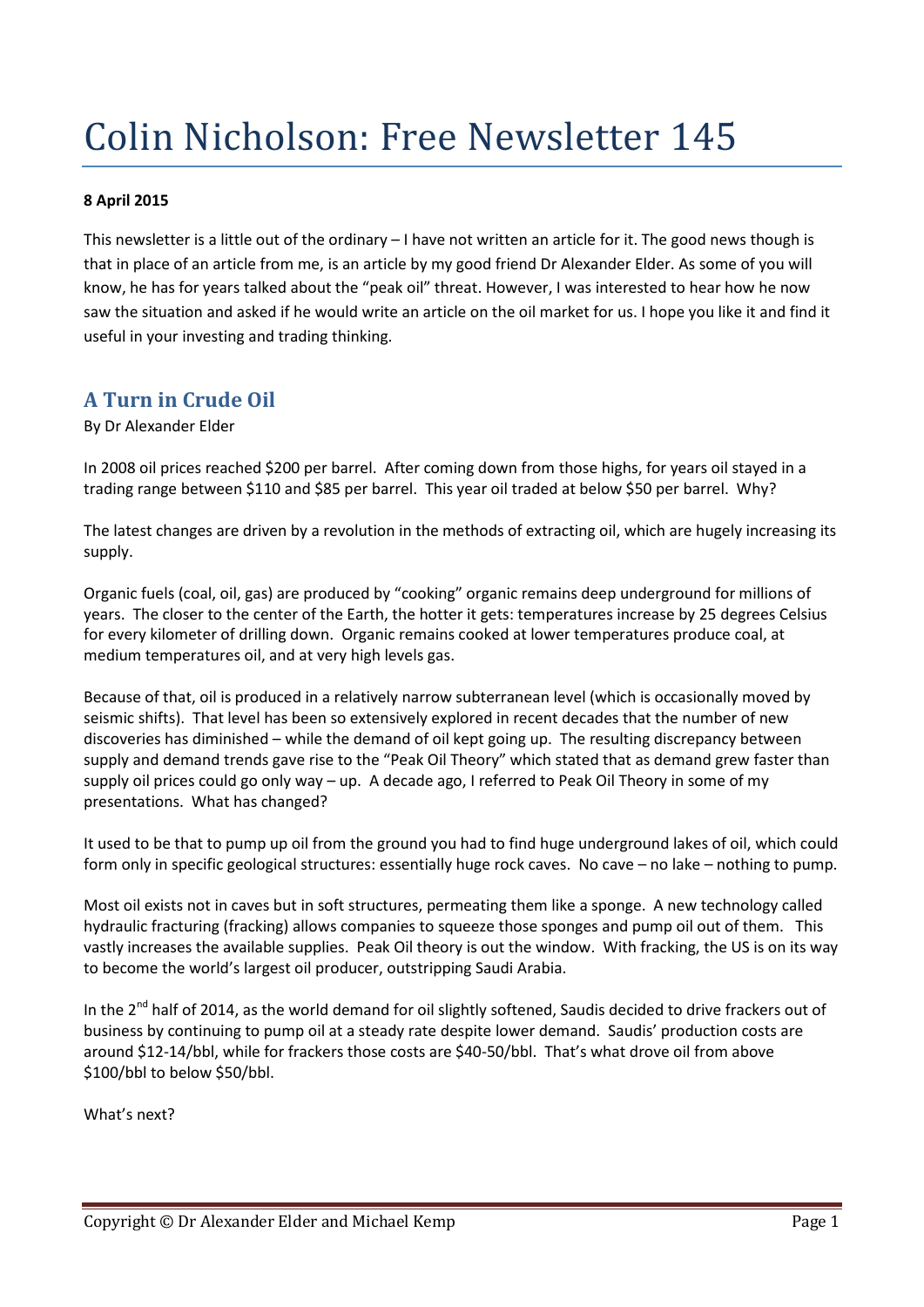I think that American businessmen and inventors, in the environment of free enterprise, will find how to reduce costs and continue to pump at a profit. This reminds me of a quote from J.P. Morgan, a great late American financier: "A bear on America will die broke."

In a geopolitical sense, cheaper oil is good for democracy. It amounts to a huge tax cut. Low oil prices hurt countries that rely on oil for the bulk of their income, such as Venezuela, Russia, and some Gulf states. Remember, the Soviet Union fell apart when oil dropped to \$5/bbl.



Looking at a monthly chart of crude, covering 9 years, we see that oil is trading at levels not seen in a decade. While the media is full of forecasts of \$40, \$30 and even \$15 per barrel of oil, bullish technical signals are emerging near the right edge of this long-term chart. The color of the Impulse system\* has changed from red to blue this month, permitting buying. The Force Index\* (in the lowest pane) began to rise towards its lower channel line. You can see that earlier such returns into the channel gave good buy signals.

Monthly charts are not for precision timing – for that we have weekly and daily charts - but it does suggest that a rally towards the previous support line in the upper 70s is more likely than another decline.

I hope this helps you in planning oil-related trades.

\*The Impulse system and the Force Index are explained in Dr Elder's book *The New Trading for a Living.* My review of the book is now on th[e Book Reviews](http://www.bwts.com.au/index.cfm/resources/book-reviews/) page on the Free Resources menu on the free website [www.bwts.com.au](http://www.bwts.com.au/) I do not sell the book, but it may be purchased directly from Dr Elder at [www.elder.com.](http://www.elder.com/) Ask him to sign the book for you.



# **Listed Investment Companies and Exchange Traded Funds**

#### By Michael Kemp

Have you ever been chatting to someone when they've lowered their voice to a whisper, flicked their gaze nervously to the left and right like those undercover spies in old black-and-white movies, and then asked the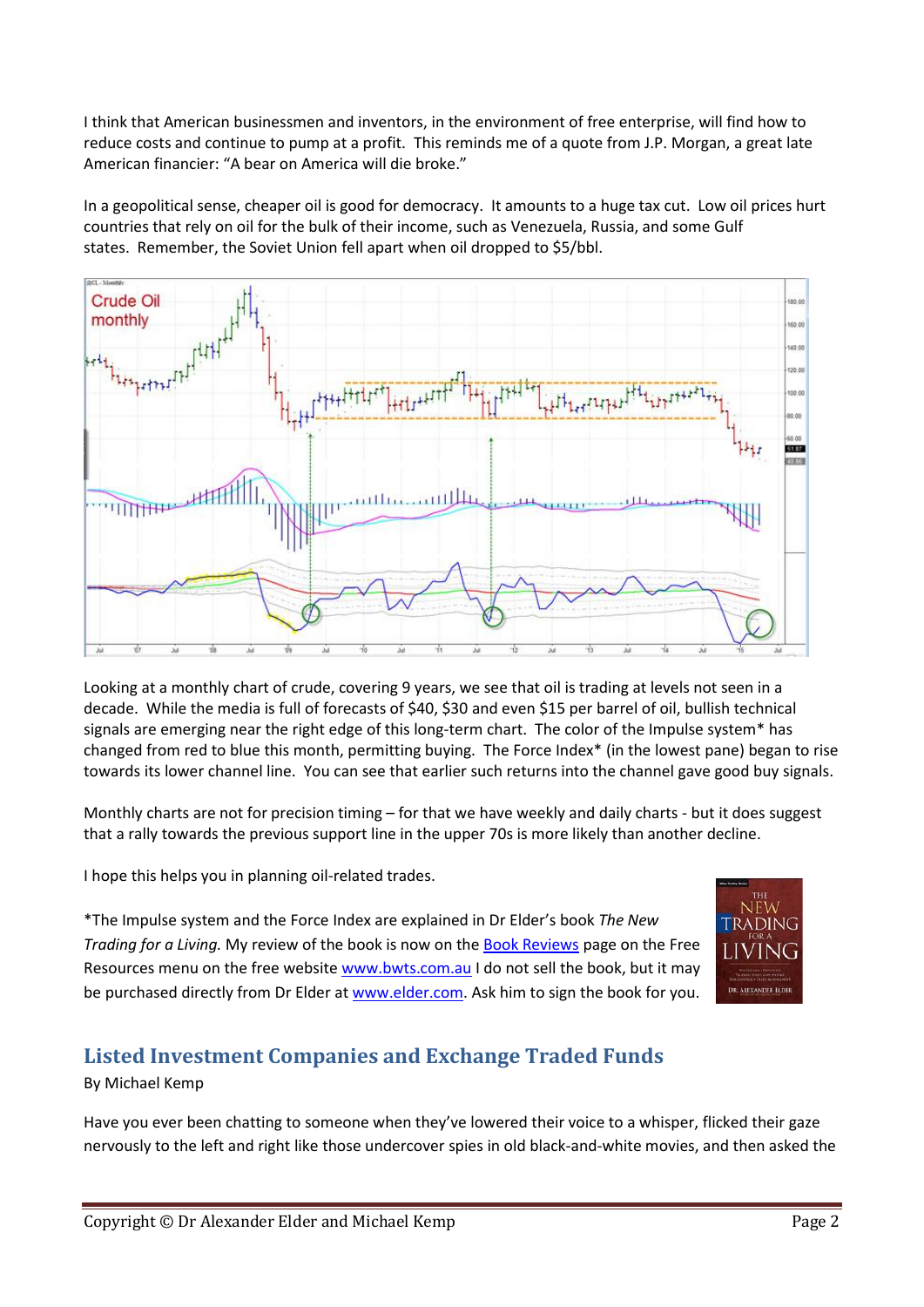question: "Do you know any shares I should be buying at the moment"? In plain old-fashioned lingo they're on the hunt for a "stock tip".

It occasionally happens to me but it's a question I find easy to answer. I tell them to take a look at the larger Listed Investment Companies (LICs) like AFIC, Argo and Milton. Alternatively they could look to invest in one of the growing number of Exchange Traded Funds (ETFs) being offered on the ASX.

The answer satisfies most people, but not all. This article addresses the questions that sometimes follow.

#### **What are LICs and EFTs and how do they differ from each other?**

Listed Investment Companies are created by an initial public offering (IPO). A fixed amount of money is raised from the issue of a fixed number of shares. The money is then used to buy shares in lots of other listed companies (like Woolworths, Telstra and BHP, for example). Once created the LIC trades on the stock exchange just like any other listed company. LICs are effectively managed funds, but investors don't buy units in the fund, rather they buy shares in the fund. And because LICs are listed on a stock exchange investors are able to buy and sell shares in the fund any time the market is open.

Exchange Traded Funds, or ETFs as they are commonly referred to, are also investment funds that are bought and sold on a stock exchange. But they aren't the same as LICs, and sometimes the differences are significant.

- 1. LICs (like AFIC and Argo) don't aim to track specific indices, rather to outperform them. ETFs are different in that they usually do track indices. For example they might track a broad based market index like our own ASX200 or the S&P 500 in the United States or they might track a narrow and specific index like Healthcare or Real Estate Investment Trusts. Some overseas ETFs do, however, undertake active management in an attempt to outperform benchmark indices.
- 2. ETFs cover a broader range of asset classes than LICs. For example there are ETFs which invest specifically in domestic shares, international shares, fixed income products, foreign currencies, precious metals, commodities and agricultural products.
- 3. ETFs are open-ended, which means that the number of shares on issue isn't fixed but can increase or decrease in response to demand from investors. LICs are closed end, so the number of shares on issue isn't impacted by investor demand.
- 4. LIC portfolios are constructed using physical stocks (actual shares). So too are ETFs, but not always. Some ETFs (referred to as synthetic ETFs) use derivatives in their portfolios. These simulate the returns that would have been achieved by a portfolio constructed purely from physical securities. The use of derivatives introduces an additional layer of risk which is discussed below.

#### **What are the benefits from investing in LICs and ETFs?**

The following benefits are common to both:

1. Diversification. LICs and ETFs allow investors to achieve broad diversification of their equity holdings even from the purchase of a single LIC or equity based ETF. Diversification across different asset classes can also be achieved by the purchase of non-equity based ETFs. For example (and to name just two) a single investment in Australia's largest LIC, Australian Foundation Investment Company (AFIC), means that your investment covers nearly 90 listed companies operating across a wide range of industry sectors. And an investment in the Vanguard Australian Fixed Interest Index ETF means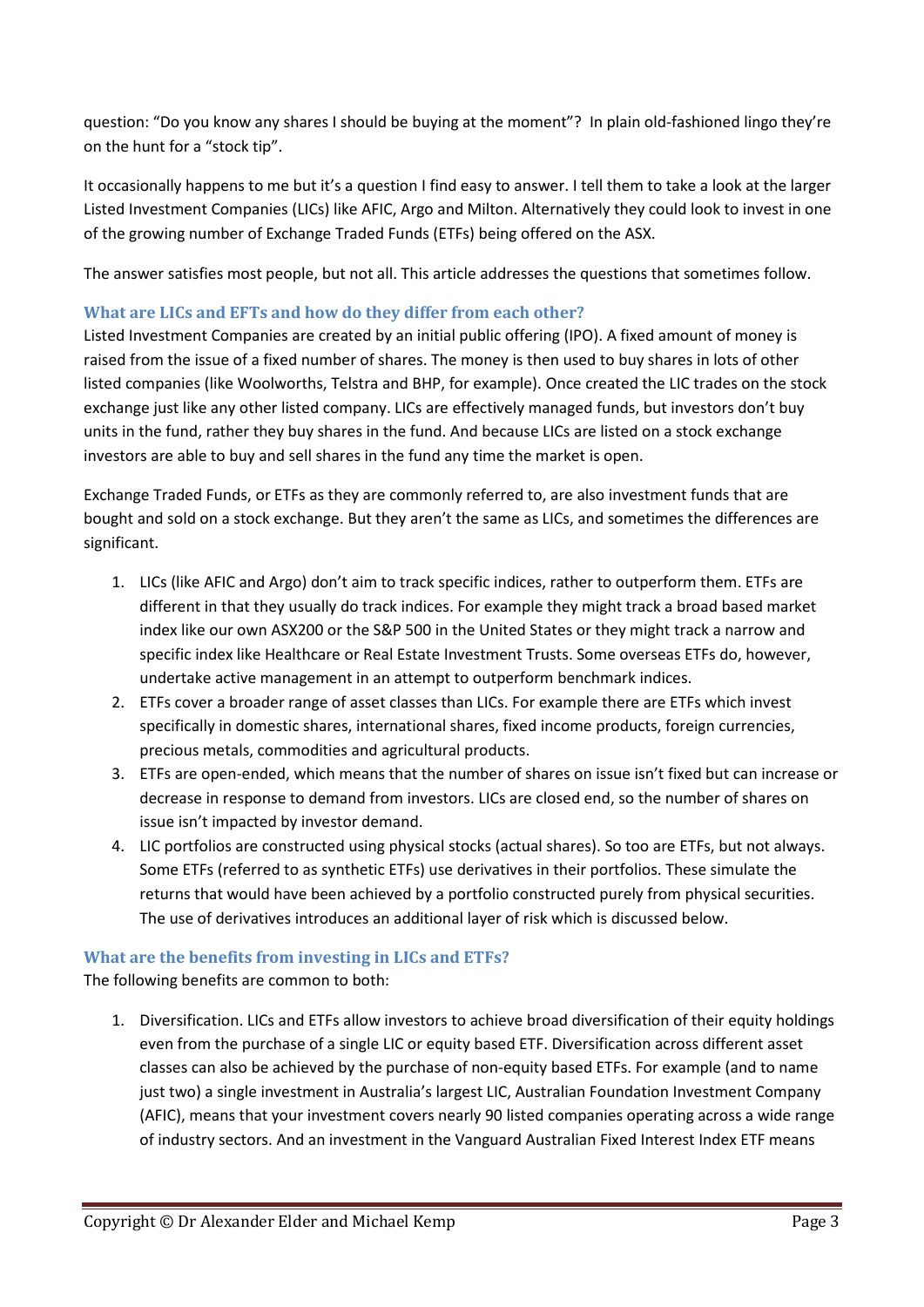you are investing in around 360 fixed interest securities (bonds) issued by state and federal government and investment-grade companies.

2. Low management fees. The management fees charged by LICs and ETFs are typically much lower than those charged by traditional non-listed managed funds (and an investment in traditional managed funds doesn't guarantee higher returns to compensate for their higher fees). The management fees charged by ETFs are low - in the order of 0.15% to 0.3%. For the larger LICs (like AFIC, Argo, BKI and Milton) they are around 0.15%. That might not sound like a big deal but lower management fees, even in the order of 1 percent lower, can provide a significant boost to long-term investment returns. There are, however, a couple of extra costs that need to be considered.

> Firstly there is the (usually) small penalty of the bid/ask spread. That's the difference in the market price between what buyers pay and what sellers receive when shares change hands. The bid/ask spread is highly dependent on the market liquidity of the ETF or LIC but for the large and deeply traded ones, the spread is tight, hence the cost isn't much.

> Secondly there are broker's commissions. To reduce their impact on overall investment returns use a low fee broker, trade in sizeable parcels (preferably \$10,000 or more), and purchase these securities as part of a long-term investment plan (rather than trading in and out).

- 3. Transparency since both ETFs and LICs are traded on the ASX there is clear price visibility. Also their managers are required to regularly disclose to the market what securities they hold.
- 4. Liquidity and Access Trading on the ASX provides the ability to buy and sell your holdings whenever the market is open.
- 5. Broad range of asset classes ETFs (more so than LICs) provide Mum and Dad investors access to asset classes they wouldn't otherwise be able to tap into; for example emerging markets, government and semi-government bonds, corporate bonds, currencies and commodities.

#### **What are their main Risks?**

- 1. Systematic Risk (or non-diversifiable risk) While investing in an LIC or an equity-based ETF delivers company diversification, there's one type of risk that this diversification doesn't avoid. Referred to as systematic risk, it's the risk of the entire stock market suffering a significant downward correction. Ironically ETFs also help in reducing the impact of systematic risk. By using non-equity based ETFs (like those based on precious metals, property and government & corporate bonds) broader diversification is provided across different asset classes.
- 2. Exchange Rate Fluctuations ETFs based on an overseas market index or benchmark, and traded and settled on the ASX in Australian dollars, potentially carry exchange rate risk. If the ETF is not hedged against currency risk fluctuations in the exchange rate can affect the value of the portfolio.
- 3. Counterparty risk is the risk that the other party to a contract into which you have entered fails to fulfil its financial obligation. It's a risk that synthetic ETFs are exposed to. Synthetic ETFs employ the use of derivatives in order to simulate the returns that would have been delivered had the portfolio been constructed purely from physical securities. Derivatives rely upon the counterparty to that derivative agreement delivering upon their contractual obligation. And since that isn't always certain their failure to do so would cause the synthetic ETF to incur losses. This risk is further enhanced for those ETFs which use over the counter (OTC) derivatives, since they are not subject to central counterparty clearing arrangements. The ASX acknowledges this risk and requires that synthetic ETFs